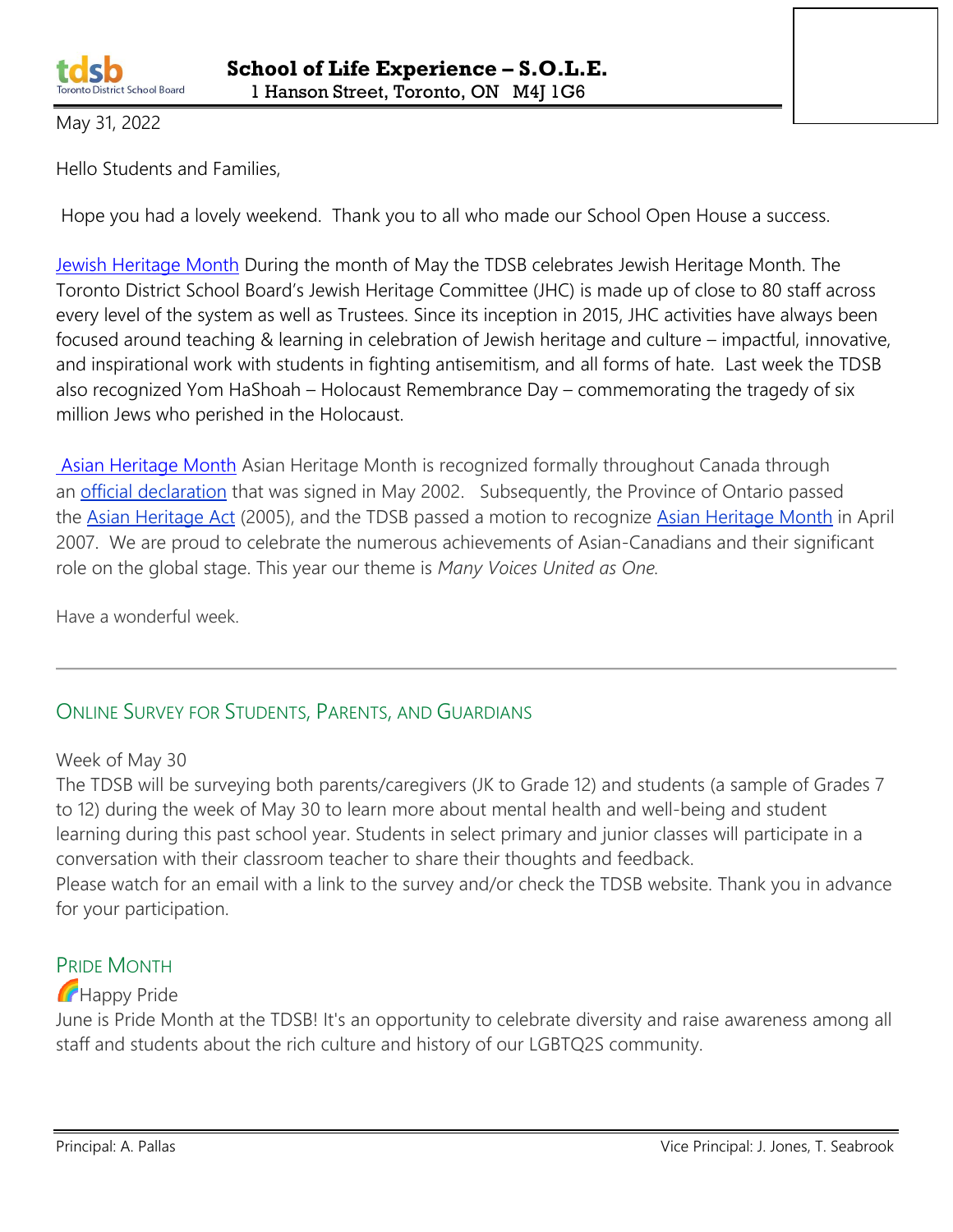To launch Pride Month, Director of Education Colleen Russell-Rawlins shared a message to 2SLGBTQIA+ students and staff and our entire TDSB community: Happy Pride! [Message](https://www.youtube.com/watch?v=7meJ-sGnDGI) from the TDSB Director of [Education.](https://www.youtube.com/watch?v=7meJ-sGnDGI)

# The TDSB GSA network is proud to present its second annual virtual Pride Week, taking place May 30 - June 3, 2022.

The attached [Secondary](https://drive.google.com/file/d/1dbcce9qoIboVQTuOdyNb85d11YaqqlDe/view?usp=sharing) flyer has further information.

# PROM

Attention graduating students! SOLE students have been invited to the MPC Prom happening on June 16<sup>th</sup> at Parkview Manor! Please see Debbie for a permission form/waiver and more information.

## TDSB UIEC CELEBRATES ITS 2<sup>nd</sup> annual Two-Spirit & Indigiqueer Pride week June 13-17

The Urban Indigenous Education Centre (UIEC) is celebrating its 2nd annual Two-Spirit & [Indigiqueer](https://www.tdsb.on.ca/Portals/0/docs/Article%20Documents/2022_TwoSpirit-12x18-r2.pdf) Pride [Week](https://www.tdsb.on.ca/Portals/0/docs/Article%20Documents/2022_TwoSpirit-12x18-r2.pdf) from Monday, June 13 to Friday June 17!

Festivities kick off on Monday, June 13 with a webinar with two-spirit Elder Blu Waters and Keith McCrady, Executive Director, 2-Spirited People of the 1st Nations.

The events throughout the week include, an artist panel with Two-Spirit/Indigiqueer artists Thirza Cuthan, Theola Ross and Tyler J Sloane; authors of *Surviving the City* Tasha Spillet and Elder Albert McLeod; Two-Spirit, Ojibwe artist Patrick Hunter; Two-Spirit advocate and mental health expert, Teddy Syrette, author of *Urban Indigenous Youth Reframing Two-Spirit*, Marie Lang, and others.

# TDSB PRIDE 2022 T-SHIRT DESIGN COMPETITION

Pride Month 2022 is just around the corner, and the TDSB Pride Planning Committee is holding a T-Shirt Design Competition. We're looking for unique student-created designs that celebrate 2SLGBTQ+ Pride across TDSB. The winning design will be printed on hundreds of TDSB Pride 2022 T-shirts and worn by all members of the TDSB contingent during the 2022 Pride Parade on Sunday, June 26th.

The TDSB Pride 2022 T-shirt Design Competition is open to all TDSB students of any age. Deadline for design submissions is June 6, 2022.

The criteria for design submissions are:

- **■** May be hand-drawn OR digital.
- May be grey-scale OR multi-coloured.
- **■** Must incorporate the TDSB logo OR leave enough space for logo to be added.
- **•** Must be original.
- Must be respectful.

Everything else is up to the designer!

For more information and to submit an entry, please email tdsbpride@tdsb.on.ca attaching an image of the design (e.g., .jpeg, .gif, .png, pdf., etc.).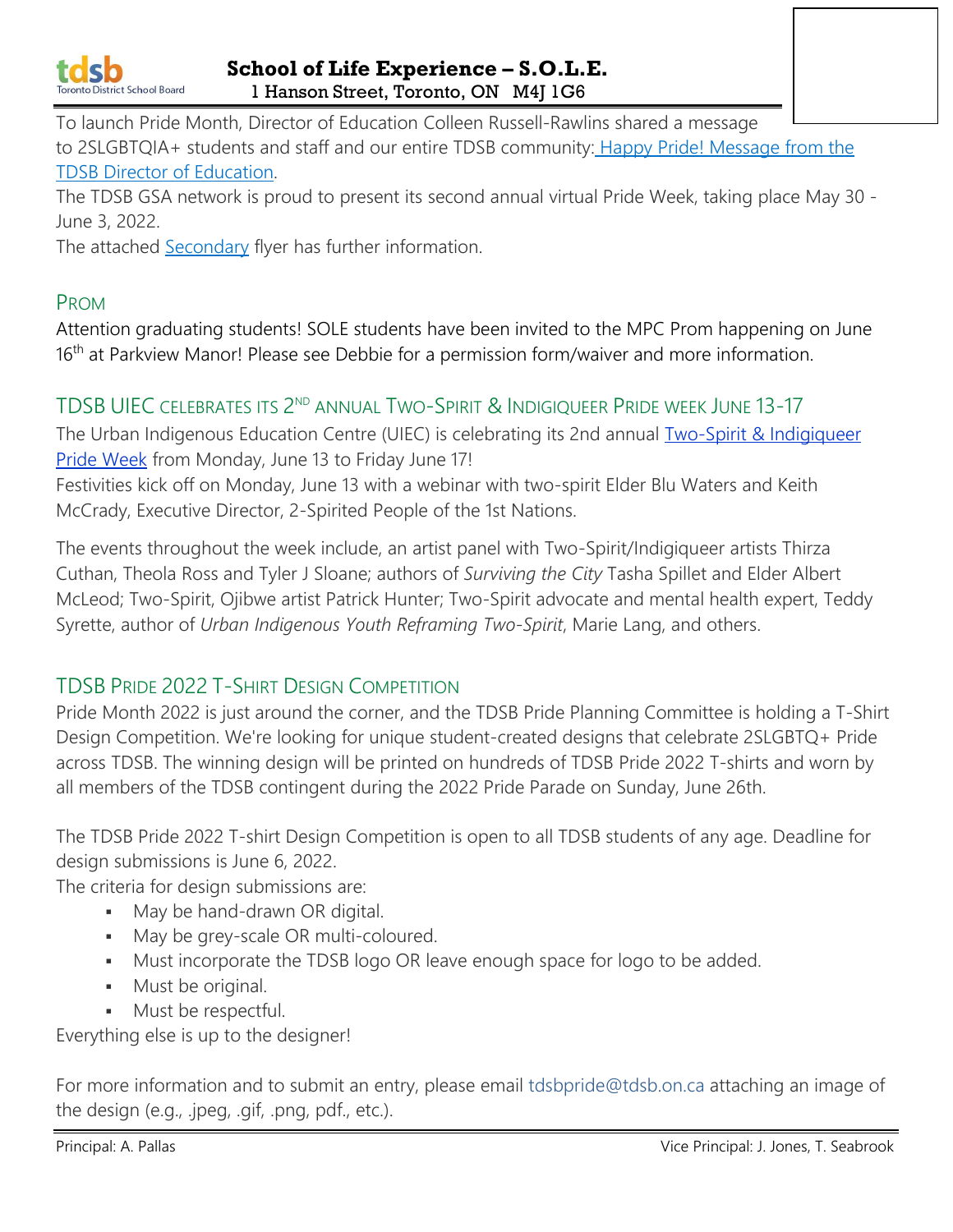### REMOTE ALTERNATIVE SUMMER SCHOOL PROGRAM

rict School Board

In July 2022, Continuing Education will be running a Remote Summer Alternative School Program for Secondary Alternative students. The Program will run alongside our regular summer program from July 4 to 29, 2022. Students will be expected to attend online and be working synchronously with their teacher Monday to Friday from 9:00 a.m. to 3:15 p.m. Attendance is mandatory.

What Courses will the Remote Alternative Summer School be Offering?

- Full credit courses in English, Science, Math, and Civics & Careers will be offered.
- In addition, a 1 credit Co-op course will be offered for those students who have a summer job through our Paid Co-op Program.
- Students can take Credit Recovery and gain credits for courses they have attempted and have not yet been successful in. Students work at their own pace. When they have completed the course, they have two options: They can choose to recover an additional credit or leave summer school at that time. Students can recover credits during the July 4 - 29 timeframe.
- [You can use the following link to register](https://tdsb.us17.list-manage.com/track/click?u=b6c8e51b89f37cd5ad7b1ca1d&id=0ae5f5a21e&e=361186ddf7)

## **STUDENT COUNCIL**

Thanks to student councillors and student volunteers for their engaged participation in our Open House night, and for putting up Open House posters around the community!

Student Council has been busy with their Positive Affirmations Project and raising awareness about issues important to students by putting up posters around the school. See the attachments for a sampling of what's been going on around the school. Student Council meets every Wednesday at 1:55 and new members are always welcome.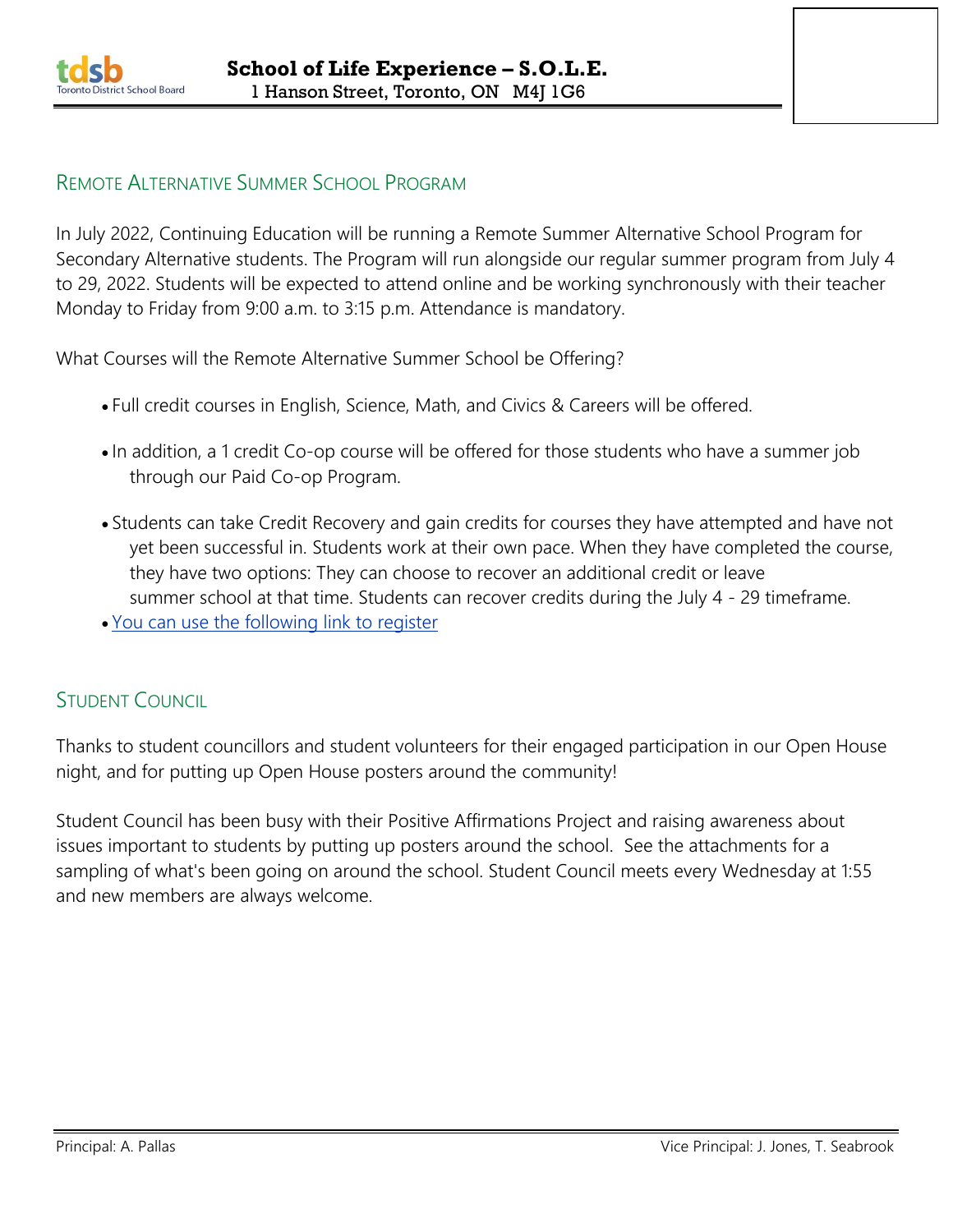

# **School of Life Experience – S.O.L.E.**

1 Hanson Street, Toronto, ON M4J 1G6

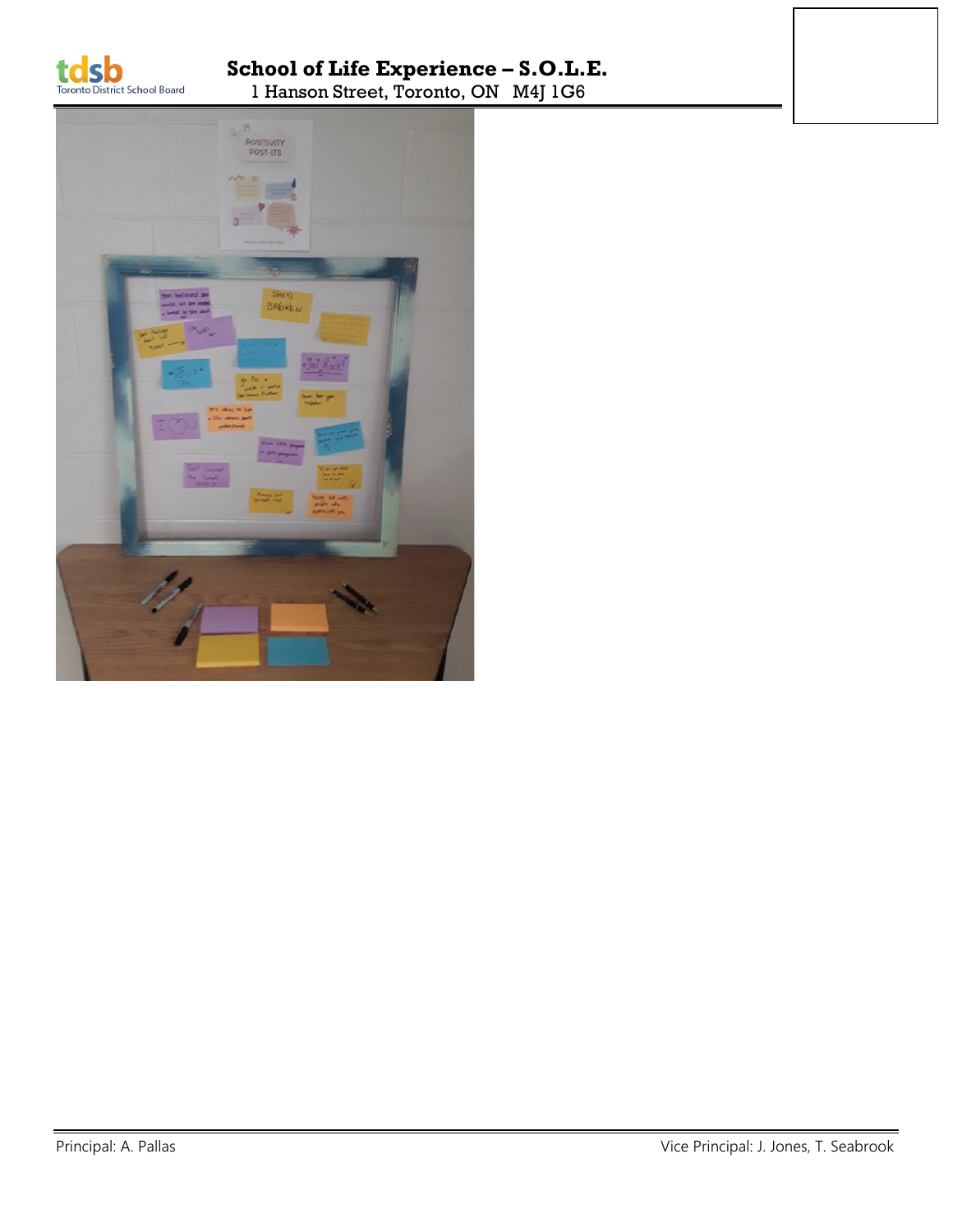

**School of Life Experience – S.O.L.E.** 1 Hanson Street, Toronto, ON M4J 1G6



Upcoming Student Council events!

Monday May 30 - Dress Like a Teacher Day (and Teachers dress like Students!) June 6-9 - School Spirit Week: Slime Workshop, Swag day, Trash Clean Up and more!

## SUMMER DUAL CREDIT

Students 16 years of age or older and who can potentially graduate within 1 year can take a college course in July to get a college AND high school credit.

Courses run from as early as July 4 to as late as July 29.

Summer courses available:

- Culinary Fundamentals (in person)
- Baking Fundamentals (in person)
- Social Psychology (online)
- Canadian Criminal Justice System (online)
- ... and more!